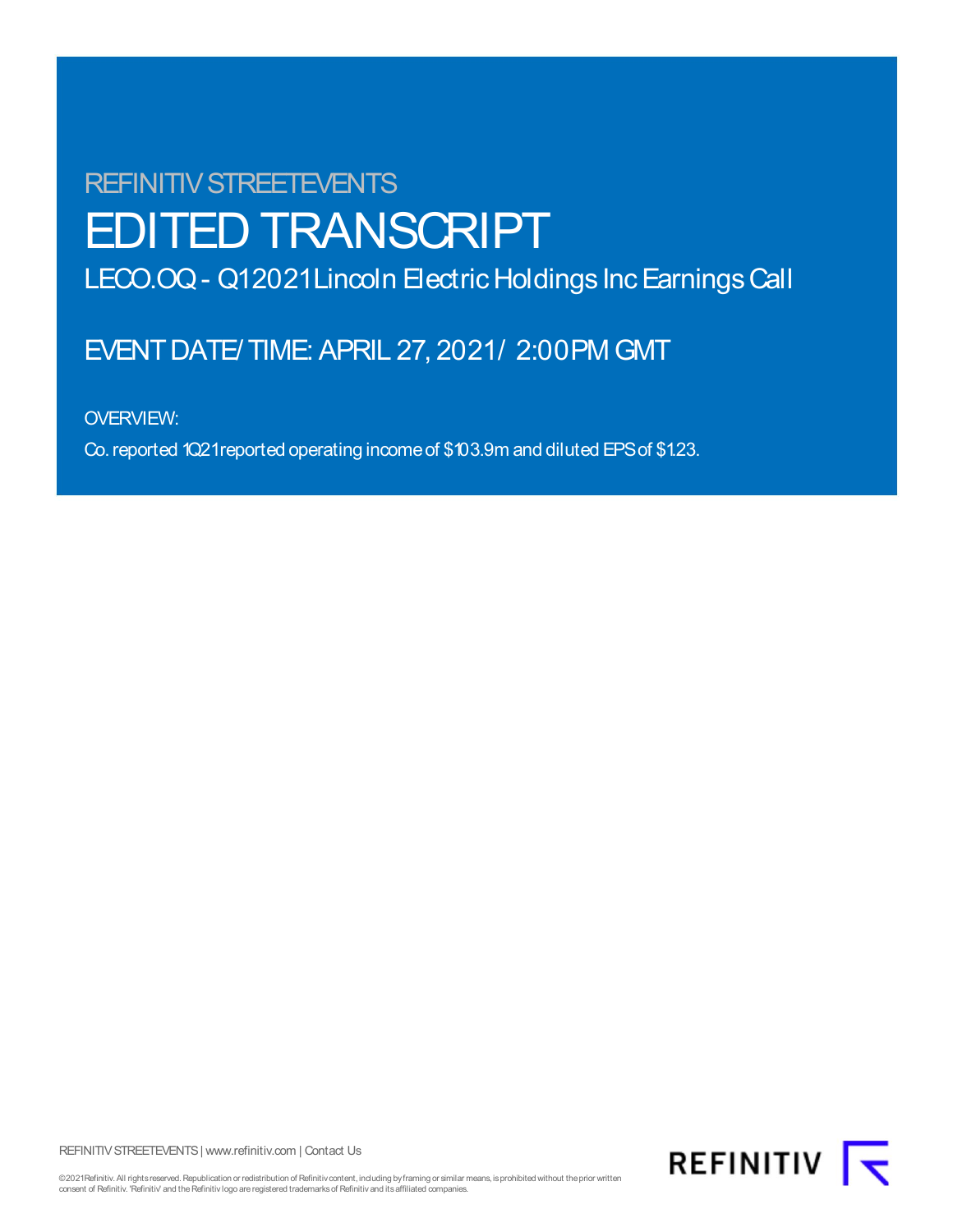#### CORPORATE PARTI CIPANTS

Amanda H. Butler Lincoln Electric Holdings, Inc. - VP of IR& Communications Christopher L. Mapes Lincoln Electric Holdings, Inc. - Chairman, President & CEO Gabriel Bruno Lincoln Electric Holdings, Inc. - Executive VP, CFO & Treasurer

### CONFERENCE CALL PARTI CIPANTS

Bryan Francis Blair Oppenheimer & Co. Inc., Research Division - Director & Senior Analyst Christopher M. Dankert Longbow Research LLC - Research Analyst Dillon Gerard Cumming Morgan Stanley, Research Division - Research Associate Joseph Michael Grabowski Robert W. Baird & Co. Incorporated, Research Division - Senior Research Associate Nathan Hardie Jones Stifel, Nicolaus & Company, Incorporated, Research Division - MD Robert Cameron Wertheimer Melius Research LLC - Founding Partner, Director of Research & Research Analyst Robert Stephen Barger KeyBanc Capital Markets Inc., Research Division - MD & Equity Research Analyst Saree Emily Boroditsky Jefferies LLC, Research Division - Equity Analyst

#### PRESENTATION

#### **Operator**

Greetings, and welcome to the Lincoln Electric 2021 First Quarter Financial Results Conference Call. (Operator Instructions) and this call is being recorded. It is my pleasure to introduce your host, Amanda Butler, Vice President of Investor Relations and Communications. Thank you. You may begin.

#### Amanda H. Butler - Lincoln Electric Holdings, Inc. - VP of IR& Communications

Thank you, Stephanie, and good morning, everyone. Welcome to Lincoln Electric's First quarter 2021 conference call. We released our financial results earlier today, and you can find our release as an attachment to this call's slide presentation as well as on the Lincoln Electric website @incolnelectric.com in the Investor Relations section. Joining me on the call today is Chris Mapes, Lincoln's Chairman, President and Chief Executive Officer; and Gabe Bruno, our Chief Financial Officer. Chris will begin the discussion with an overview of our results and business trends, and Gabe will cover our first quarter financial performance in more detail. And following our prepared remarks, we're happy to take your questions.

Before we start our discussion, please note that certain statements made during this call may be forward-looking, and actual results may differ materially from our expectations due to a number of risk factors. A discussion of some of the risks and uncertainties that may affect our results are provided in our press release and in our SEC filings on forms 10-K and 10-Q.

In addition, we discuss financial measures that do not conform to U.S. GAAP. A reconciliation of non-GAAP measures to the most comparable GAAP measures is found in the financial tables in our earnings release which again is available in the Investor Relations section of our website at lincolnelectric.com. And with that, I'll turn the call over to Chris Mapes. Chris?

Christopher L. Mapes - Lincoln Electric Holdings, Inc. - Chairman, President & CEO

Thank you, Amanda. Good morning, everyone. I'm pleased to report that the first quarter results exceeded our expectations as demand accelerated through the quarter, reinforcing solid recovery momentum. We globally operated as an essential business and remained focused on safety and servicing our customers while still navigating a challenging COVID environment. Our team's execution yielded very strong results. Turning to Slide



 $\mathfrak{D}$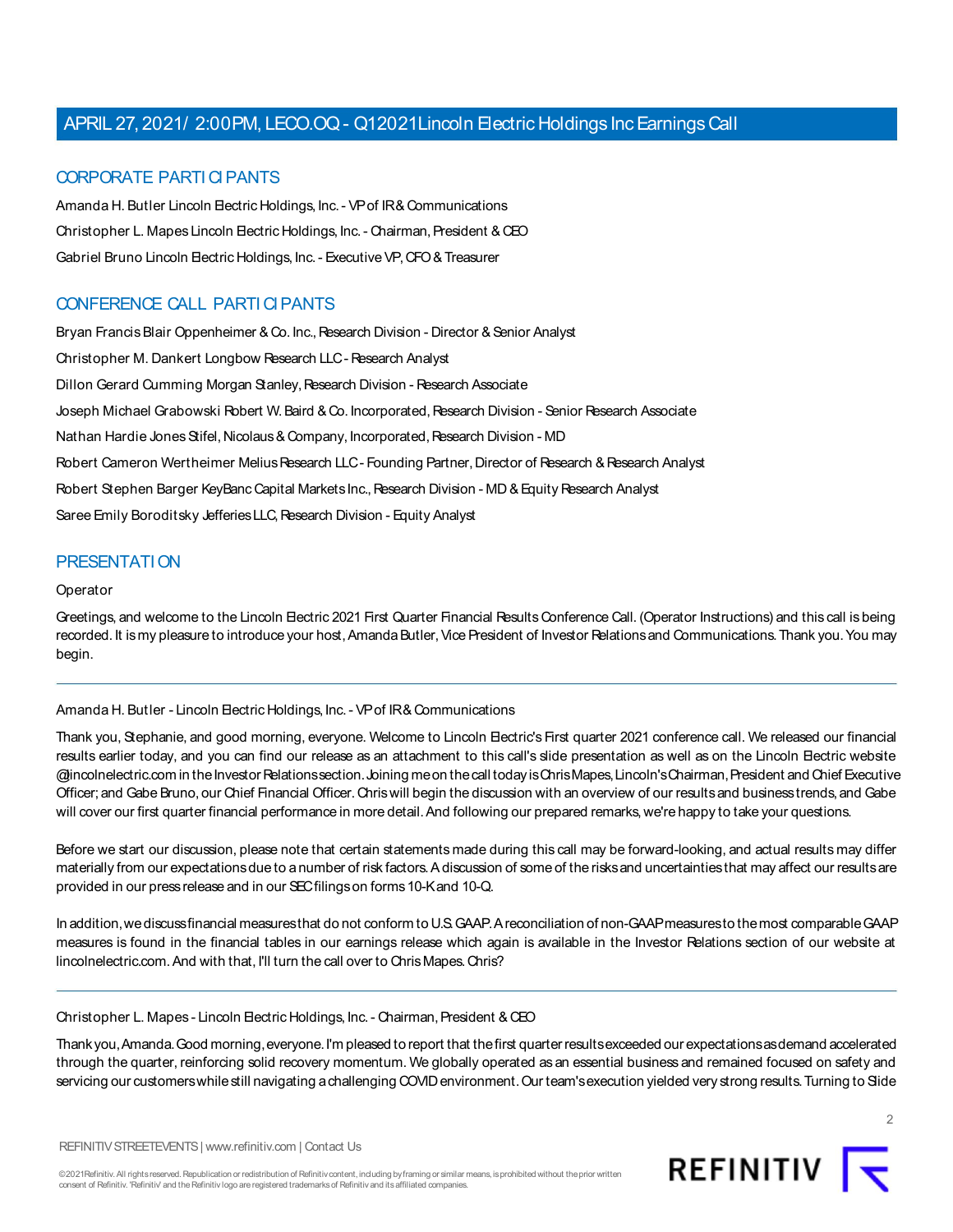4.Wereturned to growth in thefirst quarter.Salesincreased 7.8%,led bya6.4%growth in organicsales,exceeding our assumption of flat to slightly positive performance. Diligent price management and operational initiativesgenerated an approximate 24% increase in adjusted operating income. Our adjusted operating income margin improved 180 basis points to 14.4% with a 37.8% incremental margin, very strong performance.

Adjusted earnings per share increased 37% to \$1.37, a record first quarter performance. Return on invested capital remained strong at 18.9%, and cash flow from operationsand free cash flow performed above prior year levels.We returned approximately \$60 million to shareholderswith \$28 million in share repurchases and paid out \$31 million in dividends.

Looking at the first quarter demand on Slide 5, organic sales increased 6.4% with 2.7% volume growth. Demand improved through the quarter, with heightened acceleration in margins in several areas of the business. In the quarter, all reportable segments, geographic regions and main product familiesachieved improved performancesequentially.Equipment demand continued to outperform theother product categorieson the strength of our solutions, and we're pleased to see automation sales return to prior year levels as customers increased capital spending. 80% of our first quarter revenue was exposed to growing end markets, led by mid-teens percent organic sales growth in automotive and heavy industries. Where mining, agriculture and construction equipment demand increased above expectations.

Energy remainsslightly challenged.We'reentering thesecond quarter with strong momentum and record order and backlog levelsfor equipment. Customer sentiment continues to be positive, yet cautious as the economy rebounds faster than anticipated. This positions uswell to capitalize on growth in thisearly part of the cycle.Given thisstrength and the incremental pricing actionswe have taken to mitigate persistent raw material inflation, we're updating our full year top line organic sales assumptions to now be in the low to mid-teens percent range. This range does not include any future pricing actions, which may be warranted. We're also assuming standard seasonality in the business with second quarter sales slightly higher than first quarter results. We're also increasing our incremental adjusted operating income margin assumption to now be in the high 20%rangeto reflect higher volumelevelsand operating leverage.Thisincremental rangealso factorsin expected LIFOchargesthat weexpect to be consistent with the first quarter rate through the balance of the year.

Acquisitions are a key growth driver at Lincoln Electric, and we closed our acquisition of Zeman Structural Steel Automation business on April 1. We're excited to have the Zeman team join our automated cutting portfolio as their solution is complementary and downstream to our Python X automated 3D plasma cutting solution. The 2 products now provide customers with unparalleled productivity and quality in fabricating I-Beams for structural steel and infrastructure projects. The Zeman business expands our automation sales by approximately 10%, with margins at the Lincoln consolidated average. We expect the acquisition to be accretive to earnings on an adjusted basis by \$0.03 to \$0.05 this year.

Whileit'sstill adynamicmarket,we'reveryencouraged bythenear-term momentum.Wealsoremain confident with ourlong-term higher standard 2025strategygrowth initiativesthat capitalizeon seculartrendsdriving automation and related largecapital investments,aswell asother catalysts such as renewable energy and infrastructure investments where we conservatively estimate 15% to 20% of our revenue is exposed to these 2 areas today. So we are excited to be back in growth mode and look forward to driving towards our 2025 higher standard strategy goals. And now I'll pass the call to Gabe to cover the first quarter financials in more detail.

#### Gabriel Bruno - Lincoln Electric Holdings, Inc. - Executive VP, CFO & Treasurer

Thank you,Chris.Moving to Slide7.Our consolidated first quarter salesincreased 7.8%and to a3.7%benefit from price,2.7%higher volumesand a 1.4% favorable impact from foreign exchange. Our gross profit margin decreased 30 basis points to 33.5% as benefits from volumes and cost reduction actions were offset by higher raw material and freight costs, including a \$3.9 million LIFO charge. Price/cost was slightly negative in the quarter, but we continue to expect price cost to be neutral on a full year basis. Our SG&A expense declined 2.7%or \$4 million, reflecting savings from cost reduction actions,which waspartially offset by approximately \$2million and higher incentivecompensation and employeecostsaswell as approximately \$3 million in unfavorable foreign exchange. SG&A as a percent of sales decreased 210 basis points to 19.2%. We expect 2021 SG&A expense to increase due to higher wage and incentive compensation.

Reported operating income increased 28.2% to \$103.9 million or 13.7% of sales. Operating income results included \$4.2 million of rationalization chargesand \$1.1 million of acquisition transaction costs.Excluding special items,adjusted operating income increased 23.5%to \$109.2 million or 14.4%of sales, a 180 basis point increase versus the prior year. Adjusted operating income benefited from improved volumes and diligent price

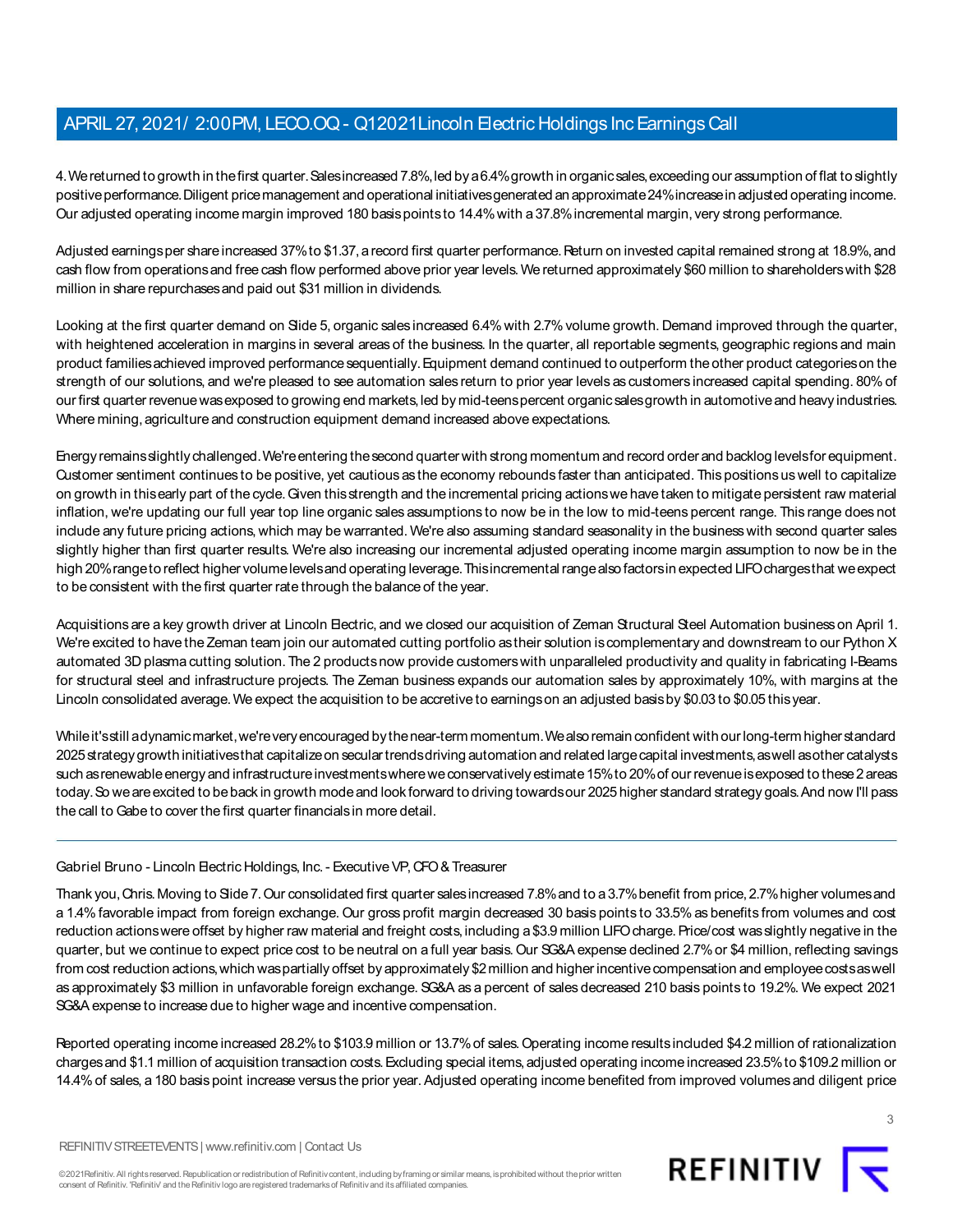and cost management,which generated a37.8%incremental margin.Our first quarter effective tax ratewas23.7%or 22.9%on an adjusted basis. Due to our mix of earnings and discrete items. This compares with 26.8% in the prior year period. We continue to expect our full year 2021 effective tax rate to be in the low to mid-20% range, subject to the mix of earnings and anticipated extent of discreet tax items.

First quarter diluted earnings per share increased 35.2% to \$1.23 compared with \$0.91 in the prior year. Excluding special items, adjusted diluted earnings per share increased 37% to \$1.37.

Now moving to our reportable segments on Side 8. Americas Welding segment's first quarter adjusted BHT increased 8.4% to \$76.6 million. The adjusted EBIT margin increased 80 basis pointsto 16.7% from benefits of cost reduction actions and lower discretionary spending. Americas Welding organic sales increased 1.3%, led by a 2.2%benefit from pricing actions implemented to mitigate inflation. Thiswaspartially offset by a 90 basis point decline in volumes, which exceeded our expectations as most regional end markets grew in the quarter, with the exception of Energy, which appears to be in their early stages of recovery.

Moving to Side 9. The International Welding segment's adjusted EBIT increased 184.4% to \$18.8 million. The adjusted EBIT margin increased 500 basis points to 8.3%, and on higher volumes and the benefits of operational improvement initiatives. Organic sales increased 8%, reflecting strong double-digit percent growth in Asia on accelerating regional demand and favorable prior year comparisons and a low single-digit percent increase in organic sales in Europe.

Automotive and heavy industry activity were the primary growth drivers in this segment. Moving to the Harris Products Group on Slide 10. First quarter adjusted EBIT increased 49.7% to \$18.7 million. Adjusted EBIT margin increased 260 basis points to 16.9% due to higher volumes. Organic sales increased 28.1%, with 13.6% higher volumes primarily from the continued strength in the North American retail channel and in HVAC applications. As well as a 14.5% benefit from pricing actions taken to recover rising commodity costs such as silver and copper.

Moving to Slide 11.We generated \$45 million in cash flow from operationswhich isseasonally lower in the first quarter.Working capital remains intentionally elevated to support the recovery and mitigate supply chain constraints. Moving to Slide 12. Given strong execution, solid returns and continued strength in cash flows, our capital allocation in the first quarter emphasized growth with \$10 million in internal capital spending as well as the Zeman acquisition on April 1. We also returned approximately \$59 million to shareholders through share repurchases in our dividend program.

Looking ahead, we expect our annual CapEx program to be \$65 million to \$75 million, and we will continue to repurchase shares opportunistically. We maintained ample liquidity with \$720 million in the first quarter and recently expanded our revolver to \$500 million for added capacity with no near-term debt maturitiesand expectationsof cash conversion in excessof 90%.We are focused on further investing in growth and returning cash to shareholders.

With that, I would like to turn the call over for questions.

## QUESTIONS AND ANSWERS

**Operator** 

(Operator Instructions) Our first question from the line of Rob Wertheimer with Melius.

Robert Cameron Wertheimer - Melius Research LLC - Founding Partner, Director of Research & Research Analyst

Thanks for the clarification on the LIFO charge. It does seem like you were maybe up 20 or 30 bps on gross margin, excluding that. But I'm just curious,isthere asignificant hampering in COVID in the grossmargin line?Do you expect to get alittle bit more leverage on that throughout the year as volume increases?





REFINITIV T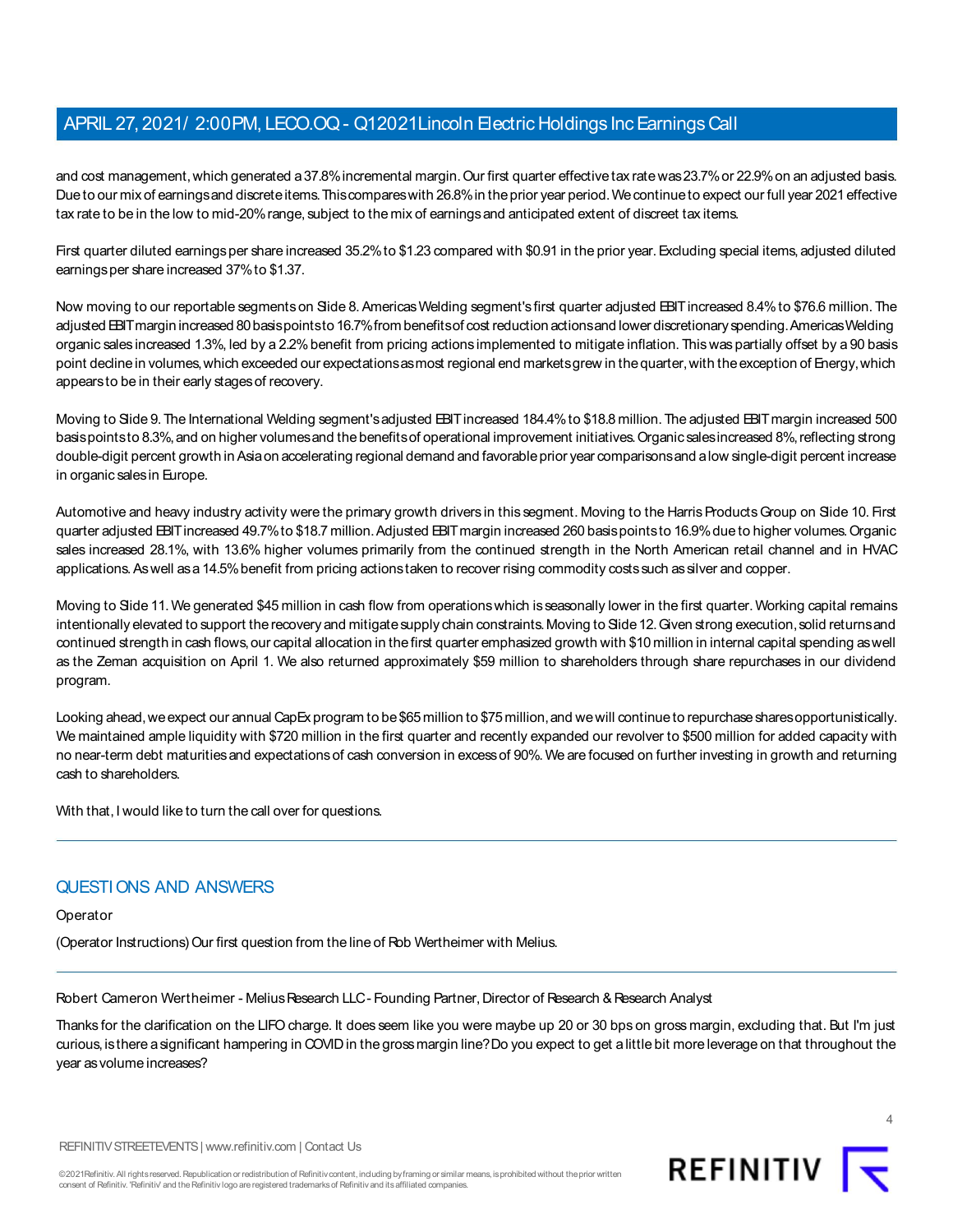Gabriel Bruno - Lincoln Electric Holdings, Inc. - Executive VP, CFO & Treasurer

Rob, I just want to make sure I heard your question, particularly, you mentioned LIFO, you mentioned gross profit, excluding LIFO, so as we talked, price/cost was slightly negative, and we continue to be positive in the progression of our profile -- gross profit with -- we expect a neutral impact on price costs throughout the year. So I think I covered your question, but I want make sure I covered all of that, Rob.

Robert Cameron Wertheimer - Melius Research LLC - Founding Partner, Director of Research & Research Analyst

Yes. Just any COVID disruption on the gross margin line? And should you expect to see that kind of rebound as you grow at the strong organic growth later in the year?

Christopher L. Mapes - Lincoln Electric Holdings, Inc. - Chairman, President & CEO

Yes, Rob, this isChris. Look, I'm confident that globally, we've got still some drag associated with COVID. But when I think about the business, in it'sentirety, I really don't think that'smaterial because we're still probably having some benefits associated to travel and other things, which are still mitigated as we're beginning to ramp-up in these economies around the world. So there probably is a drag, but I'm certain that, that drag is probably offset by other activities that may be on the expense line. We're not participating in today. So I don't view it as material.

Operator

Your next question is from the line of Bryan Blair with Oppenheimer.

#### Bryan Francis Blair - Oppenheimer & Co. Inc., Research Division - Director & Senior Analyst

Iwasjust hoping you could add somecolor on order cadencethrough thefirst quarterinto early second,how that comparesto normal seasonality. Obviously, year-on-year comps get quite easy over the near term. Just trying to get a sense of -- a better sense of -- and frame the underlying demand acceleration into the second quarter?

#### Christopher L. Mapes - Lincoln Electric Holdings, Inc. - Chairman, President & CEO

Yes. Look, that's a great question, Bryan. And this is Chris. And look, I would tell you that I have to put it in context it because there's so many inflationary and then the pricing actions that are needed to be able to recover those in the marketplace. You've obviously got some choppiness associated with potential order patterns. But I will tell you the acceleration in the order pattern and the breadth of the order pattern moving through the quarter was significant. We saw great momentum as we were exiting Q1 and March was very, very strong. And probably most importantly was the breadth of the strength. You saw that we said that 80% of those exposed revenues now are in positive momentum industry segments.

And it's really not in any one particular region. We're seeing that breadth across and very happy to see our automation business actually stabilize. And actually seeing it perform at that prior year level on a revenue basis. So the momentum was strong, exiting the quarter, and that's what gives us such confidence about really improving upon what we think the full year performance will be for the company at the top line.

Bryan Francis Blair - Oppenheimer & Co. Inc., Research Division - Director & Senior Analyst

That's great to hear. And any notable calloutsby geography, sticking with the same topic. Recovery in Asia Pacific demand is obviously been solidly ahead of Americas and Europe for the last few quarters. Just curious if you're seeing any shift there entering the second quarter? Or that dynamic is expected to change during the quarter?

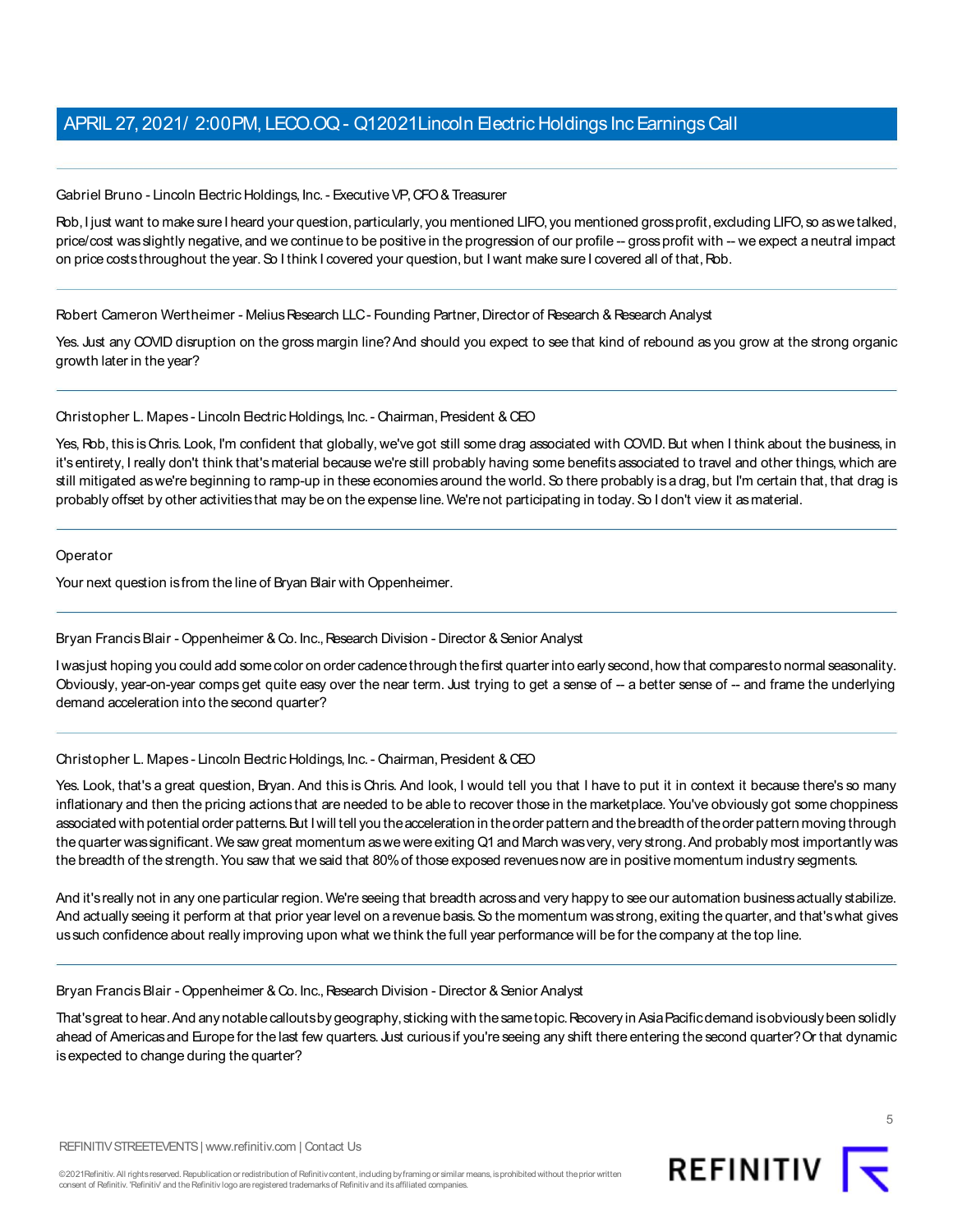#### Christopher L. Mapes - Lincoln Electric Holdings, Inc. - Chairman, President & CEO

No, no real shift, obviously. You see the continued exceptional performance from our Harris business. And quite frankly, you see improvements that we're driving in that international business and quite frankly, the demand we were seeing in the European market. So we really like the performance of those operations. And again, the breadth of the improvement and, quite frankly, that volume and the strength of that momentum certainly will be a catalyst and us continuing to make the improvements that we're looking for in some of those markets.

#### **Operator**

Your next question is from the line of Nathan Jones with Stifel.

#### Nathan Hardie Jones - Stifel, Nicolaus & Company, Incorporated, Research Division - MD

I wanted to start on supply chain, hearing from a lot of companies out there that supply chains are tight in a lot of areas, product shortages, material shortages, those kinds of things. I know, Gabe, you mentioned having some elevated inventory, we're just protecting you a bit from that. Can you talk about where the pressure points are in your supply chain? Where if any way, you're seeing any shortages. And if that is inhibiting your ability to satisfy demand at all anyway?

#### Christopher L. Mapes - Lincoln Electric Holdings, Inc. - Chairman, President & CEO

Yes. Nathan, I would say that certainly, our decision that we've talked about, while we've been operating in the pandemic now over the last 14 months or so to, quite frankly, ensure that we were going to provide products and solutions to our customers and put the inventory on the shelf, has turned out to be a very good decision for the business because we did enter into 2021 with 3 or 4 days globally of additional inventory than historically what we've had.

I've also got to share with you that, quite frankly, our teamsare just doing an amazing job of managing these supply chain issueswithin Lincoln Electric. And the flexibility that we built into some of our systems, the interchangeability of some of our components. It's those little pieces of work that then when you have these difficult times, provide you with a little bit more resiliency and the challenges are there. Quite frankly, if you're thinking about a piece of welding equipment or welding solutions, quite frankly, that's power electronics. That's chips. That's the things that we're all reading about and the challenges that some of our customers are having in being able to have the supply chain necessarily to meet some of their demand.

So we're managing those issues. As you saw in Q1, I think we managed them exceptionally well. And we believe those challenges will remain through most of the rest of the year, but our teamsare continuing to addressthose challengesand believe we'll be able to meet and exceed our customers' expectations.

Nathan Hardie Jones - Stifel, Nicolaus & Company, Incorporated, Research Division - MD

Do you feel like that inventory has let you been able to gain share in the first quarter?Or do you think there will be opportunities for you to gain share using that inventory over the next 2, 3 quarters?

#### Christopher L. Mapes - Lincoln Electric Holdings, Inc. - Chairman, President & CEO

Well, we've traditionally said that we really don't think about share transactionally within a quarter. We believe that shares actually taken from the market. And quite frankly, that we believe our solutions certainly provide us with that opportunity. But it has placed us in a good position to service our customers. That's what's the most important thing for us at Lincoln Electric. And we do believe that long term, that positioning can allow us

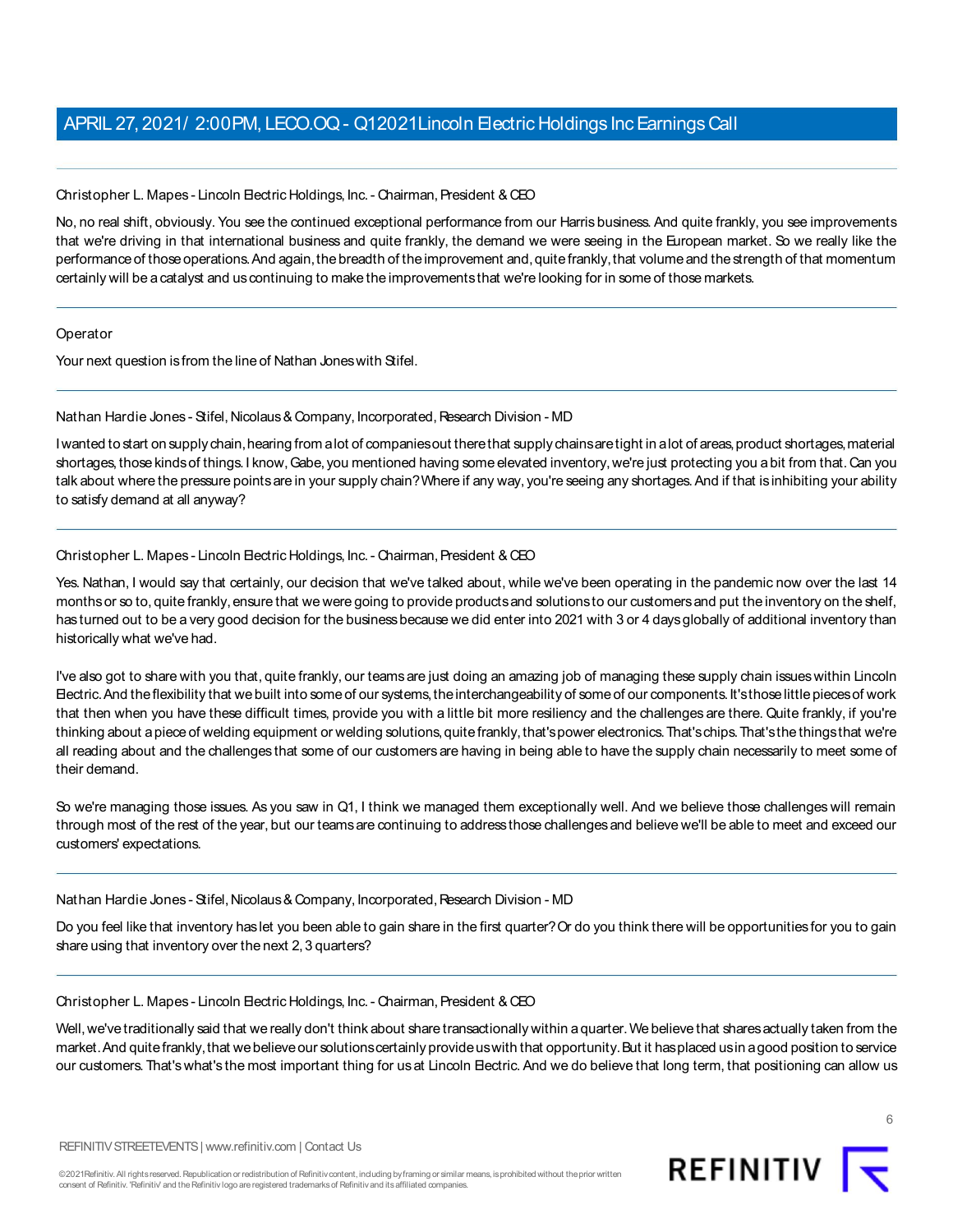to be the supplier of choice with some of those customers. And I like the positioning, but I'm probably not willing to say that necessarily, I believe that I can point towards a shift in share as you've presented the question.

**Operator** 

Our next question is from the line of Mig Dobre of RW. Baird.

Joseph Michael Grabowski - Robert W. Baird & Co. Incorporated, Research Division - Senior Research Associate

It's Joe Grabowski on for Mig thismorning. So I wanted to start out by asking about the auto transport end market. Wondering if your business has been impacted by any of the production disruptions in the automotive end market? And how do you see that business progressing sequentially through the year?

Christopher L. Mapes - Lincoln Electric Holdings, Inc. - Chairman, President & CEO

Yes. So we see the challenges that we're reading about in the marketplace with supply chain challenges around power electronics and chips in talking to our teamsinternally. We did have some areas of the business where, quite frankly, we saw some delays in some shipments, and we saw some assembly plants that were shut down, and we could see some element of that. But quite frankly, it was kind of mitigated by the strong strength that we had in that segment when we looked at the growth in the auto transport. And we saw really strong growth in Q1.

So asmuch aswe saw a couple of mitigating factors. We did see really strong growth in the quarter, and we're expecting continued momentum from that group. Obviously, I believe the supply chain challenges are going to stay in the marketplace through the rest of the year. I don't believe thiselectronic supply chain challengeswill be eliminated, but we've been managing them well and are expecting continued momentum in that auto transport group as we're moving through the rest of the year.

Joseph Michael Grabowski - Robert W. Baird & Co. Incorporated, Research Division - Senior Research Associate

Good. Good. And my follow-up question is around automation. It was relatively steady in the quarter. I think you might have mentioned record backlogs in the prepared remarks. I'm not sure if that was specific for automation. But are you still expecting automation deliveries to rebound in the second half?

Christopher L. Mapes - Lincoln Electric Holdings, Inc. - Chairman, President & CEO

Yes, we are. And I'll tell you, the record backlog was across the equipment portfolio for us, but great to see our automation business stabilize, meet prior year expectationson arevenuebasis,saw someimprovement in theoperating performancein thebusinessand we'reexpecting that capital spending will continueto accelerate.So our discussionsthat we'vehad about continued improvement in theautomation businessaswe'removing through 2021. Certainly, our first quarter gives me great confidence in our ability to execute on that.

**Operator** 

Your next question is from the line of Chris Dankert of Longbow Research.

Christopher M. Dankert - Longbow Research LLC - Research Analyst

Look, I know you guysdon't provide guidance on the quarter, but given some of the comp store, maybe you could level as a bit, just any comments on second quarter sales growth versus typical seasonality here?



REFINITIV STREETEVENTS | www.refinitiv.com | Contact Us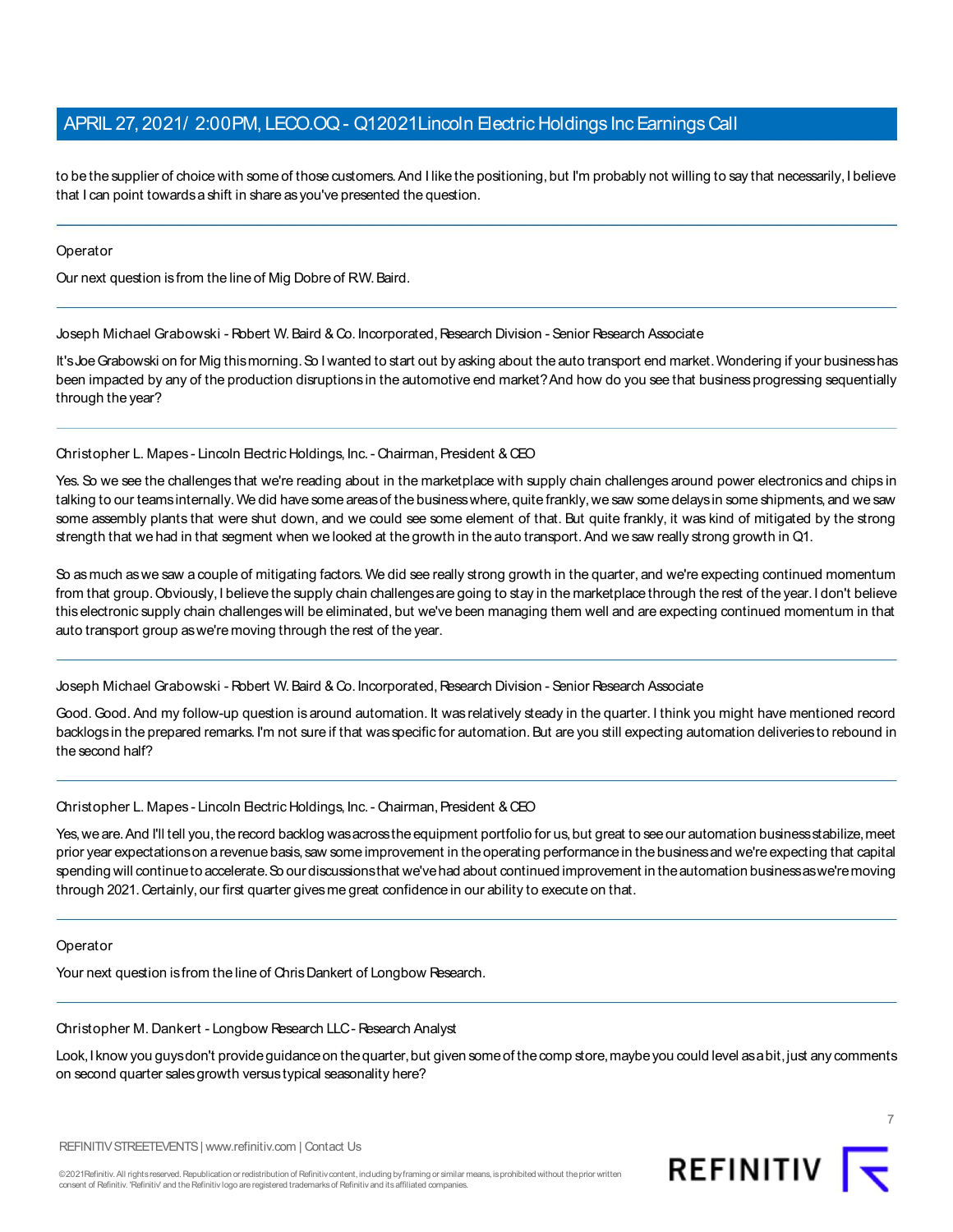Christopher L. Mapes - Lincoln Electric Holdings, Inc. - Chairman, President & CEO

Not really. I mean, we provide the recognition that we do have some seasonality associated with it. As we said, we really like the momentum as we're moving from Q1 to Q2, but we just don't provide that level of detail. On the Q2 performance.

#### Christopher M. Dankert - Longbow Research LLC - Research Analyst

Yes,fair enough.Fair enough.Forgiveme,if Imissed it,but looking at thenew organicsalesguideassumption for theyear.Any commentson what portion of that is pricing versus volume at this point?

Christopher L. Mapes - Lincoln Electric Holdings, Inc. - Chairman, President & CEO

Yes. As you can imagine, only being here in the first quarter, it's hard to be exacting with that. But I'd say a good rule of thumb is that about half of that ison the volume side, and about half of that would be on the pricing side associated with it. That'sprobably a good guide at at thispoint in the year.

Operator

Your next question is from the line of Saree Boroditsky with Jefferies.

#### Saree Emily Boroditsky - Jefferies LLC, Research Division - Equity Analyst

Congratulations on the strong quarter. I know we've talked about capital deployment in the past, but was cash effectively earning negative rates, doesthischange how you're thinking about your balance sheet and when you think about increasing leverage to buy back shares?And then just an update on what you're seeing in the M&A market?

Gabriel Bruno - Lincoln Electric Holdings, Inc. - Executive VP, CFO & Treasurer

Saree, thanks for that question. We continue to be focused on growth, right? So when you look at the acquisition we just completed, we'll look at continued our primary agenda of looking at internal investments and acquisitions and keep a pretty balanced view in how we look at share repurchases opportunistically as well as returning cash to shareholders broadly. So we're focused on that kind of profile and our capital allocation strategy.

#### Christopher L. Mapes - Lincoln Electric Holdings, Inc. - Chairman, President & CEO

And, Saree, I'd just add that, look, the M&A pipeline is very strong right now. Again, we just completed that acquisition in Europe. I really, really like that acquisition. It's a perfect fit into our structural steel portfolio. It's an area of the marketplace that we've already shown great success with automated solutions. And I also believe that at least in the North American market, where there's some discussionsaround potential changes in the tax structure around capital gains, that there may be some private enterprises and, quite frankly, in the fragmented automation space. We see alot of playerslike that, that might be evaluating whether they want to determine they want to exit before the end of the year. So a strong pipeline. We certainly got the capital to be able to execute on acquisitions, and we know it'sa critical piece of our long-term strategy to continue to build in those solutions to the Lincoln electric portfolio.

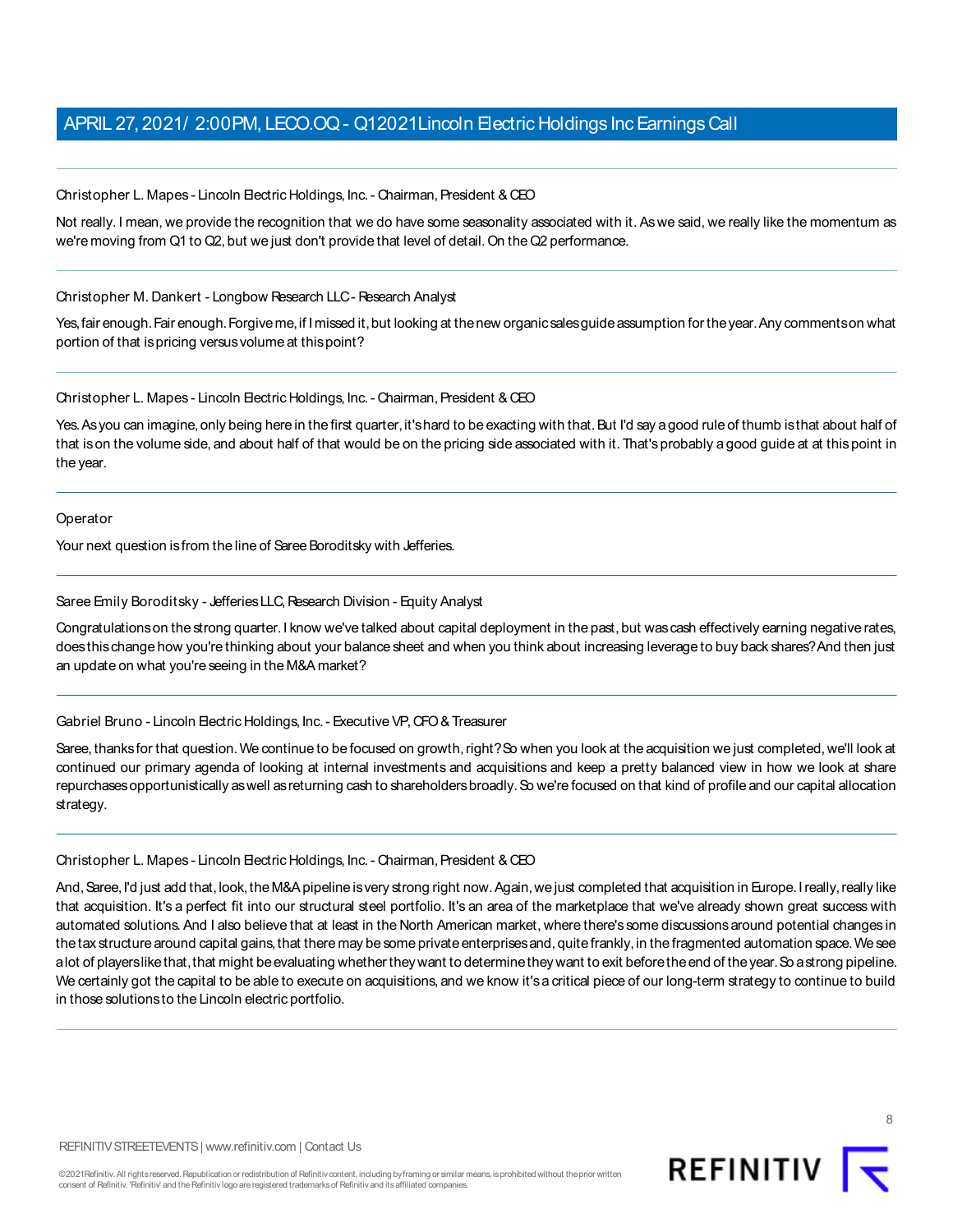Saree Emily Boroditsky - Jefferies LLC, Research Division - Equity Analyst

And then Harrisposted another really strong quarter, and you called out each back in retail as some key drivers of that. I guess easier comps in the second quarter, but then it gets much more challenging. So how do you think about growth in those particular markets in the back half of the year?

#### Christopher L. Mapes - Lincoln Electric Holdings, Inc. - Chairman, President & CEO

Well, look, I was just at our Harris business and really excited at the work that the team is doing there. And quite frankly, the success we've had in the retail space continues. And we believe that we can continue to provide products and solutions into that marketplace to generate growth. So what we're seeing is strong momentum in Harris. It's been a great product category for us. We'd love to be able to identify some acquisitions that we could bring into that portfolio also, a couple of years ago, we brought that sider businessinto there, the acquisition that we had from an industrial company here in the U.S., and that's gone very well. So great execution by the team. And we realize we've got stronger comps in the back half of the year, but driving strategies and growth strategies to be able to continue to show improvement in the business.

#### Saree Emily Boroditsky - Jefferies LLC, Research Division - Equity Analyst

And I see one more in Americas, could you just break out how exports performed and what drove that performance?

Christopher L. Mapes - Lincoln Electric Holdings, Inc. - Chairman, President & CEO

Yes. So Saree, exports were flat year-over-year.

#### **Operator**

(Operator Instructions) And your next question is from the line of Dillon Cumming with Morgan Stanley.

#### Dillon Gerard Cumming - Morgan Stanley, Research Division - Research Associate

So wanted to kind of ask the margin question another way. I guess I got to hear your out guiding incrementals in the high 20% range, but keeping in mind you just to kind of close to 40%. Incremental margin in the quarter. I guess, what should we think about thiskind of changing to balance of year because I would think you're kind of getting the highest degree of volume leverage over the next few quarters. So that's just kind of a question of temporary cost going back, wage inflation. I just wanted to better understand the dynamics there?

#### Christopher L. Mapes - Lincoln Electric Holdings, Inc. - Chairman, President & CEO

Yes. Dillon, I would say, look, the dynamics, you're right. We will see some of those costs beginning to migrate back into the business as we're moving through the rest of the year. But when I think about our incremental margin profile, we've always said that this business should be able to perform at thehigher end of ourrangein thosehigh 20%rangeiswhenweget volumeon thebusiness.And thechangebetween ourlast discussion and now is that we're seeing stronger momentum in volume on the business. So we believe those margins will perform better.

Certainly, Q1 was an exceptional performance relative to the incremental margins. We also should see some favorability in mix because as our international business continues to make the improvements we're seeking. We've said all along that we should have improved incremental margin from that businessaswe place some volume upon it.So I really think those are the driversrelative to uswanting to signal that we believe we'll be operating at even a higher performance level than what we had expected for the year, certainly Q1 outstanding result for the business.

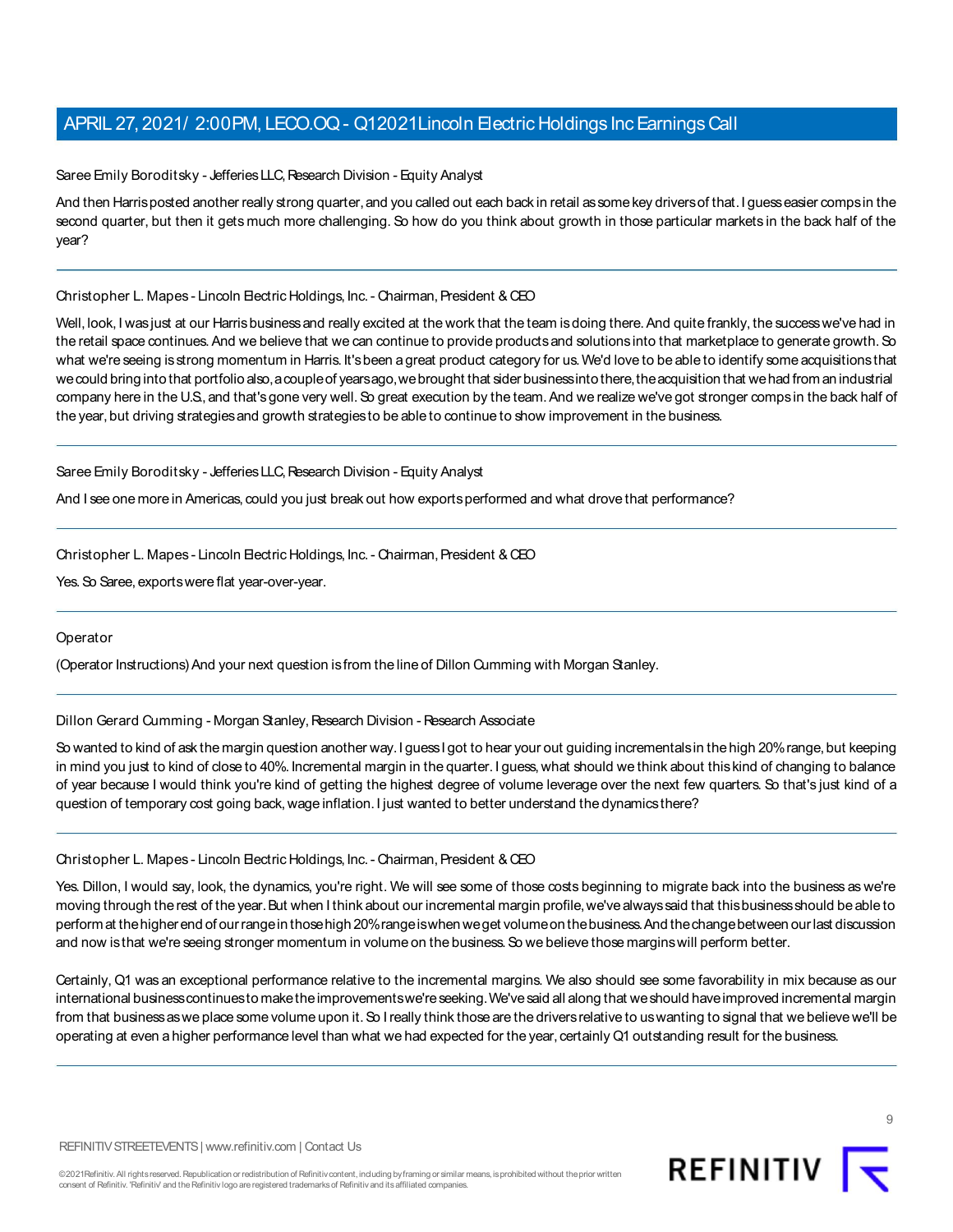Dillon Gerard Cumming - Morgan Stanley, Research Division - Research Associate

'Okay. Got it. That's very clear. And then maybe just to wrap it up, you may comment, Chris, the saying that renewable energy and infrastructure investments. Kind of close to 15% to 20% of revenue at this point. Maybe this is an entirely apples to apples that last year, you're kind of calling that exposure closer to 7% on the renewable side. So maybe you kind of broaden the definition investment, just kind of wanted to understand what kind of growth rates you're seeing from that part of the portfolio?

#### Christopher L. Mapes - Lincoln Electric Holdings, Inc. - Chairman, President & CEO

Well, I think potentially, there could be a disconnect there between the renewables discussion and the broad industry exposure. We're trying to provide guidance to everyone on what we would see on the infrastructure side as there's so much discussion around infrastructure here in the U.S. marketplace. Obviously, with infrastructure, not only exposure, but then it comes down to how those dollars are actually brought in. So when I look at infrastructure and renewables, then we're really looking at that 15 to 20% range relative to exposed markets for Lincoln Electric.

**Operator** 

And your last question will come from the line of Steve Barger of KeyBanc Capital Markets.

Robert Stephen Barger - KeyBanc Capital Markets Inc., Research Division - MD & Equity Research Analyst

AsIlook back in my model, peak operating margin was 15% in 2015. If organic growth comesthrough the way you expect thisyear, isthat achievable in '21?

#### Christopher L. Mapes - Lincoln Electric Holdings, Inc. - Chairman, President & CEO

Yes, Steve, when we look at the business at this point. And obviously, it's -- we're at the end of Q1, but at those volume levels, I think that is an achievable target for usto be talking about for the business. We need to execute as we're moving through the rest of the year, we need to see that volume. But I certainly see that as an achievable target.

#### Robert Stephen Barger - KeyBanc Capital Markets Inc., Research Division - MD & Equity Research Analyst

And as you think -- I know you don't give guidance, but just thinking about going forward, if you put up mid-teen organic growth with a high 20% incremental,what what can weexpect for alongerterm,let'ssay,just if weget areally strong cycle,and we'retalking about mid-to high single-digit growth, what kind of incremental can you put up against that comp?

#### Christopher L. Mapes - Lincoln Electric Holdings, Inc. - Chairman, President & CEO

Yes. I believe that if we add those types of volumes, Steve, we'd be putting in those high 20's again, I think when we start to see that type of growth, the ability to drive leverage acrossthe portfolio, the restructuring and the improvementswe've made in the core businessover the last couple of years. I just believe that we would be targeting then those high 20% incrementals on that volume leverage.

Robert Stephen Barger - KeyBanc Capital Markets Inc., Research Division - MD & Equity Research Analyst

Okay.And I know it'shard to predict thecycle beyond anear-term window.But when you think about longer-term trends,do you expect stronger growth from the Americas or the international in coming years? Because obviously, that's going to affect mix.



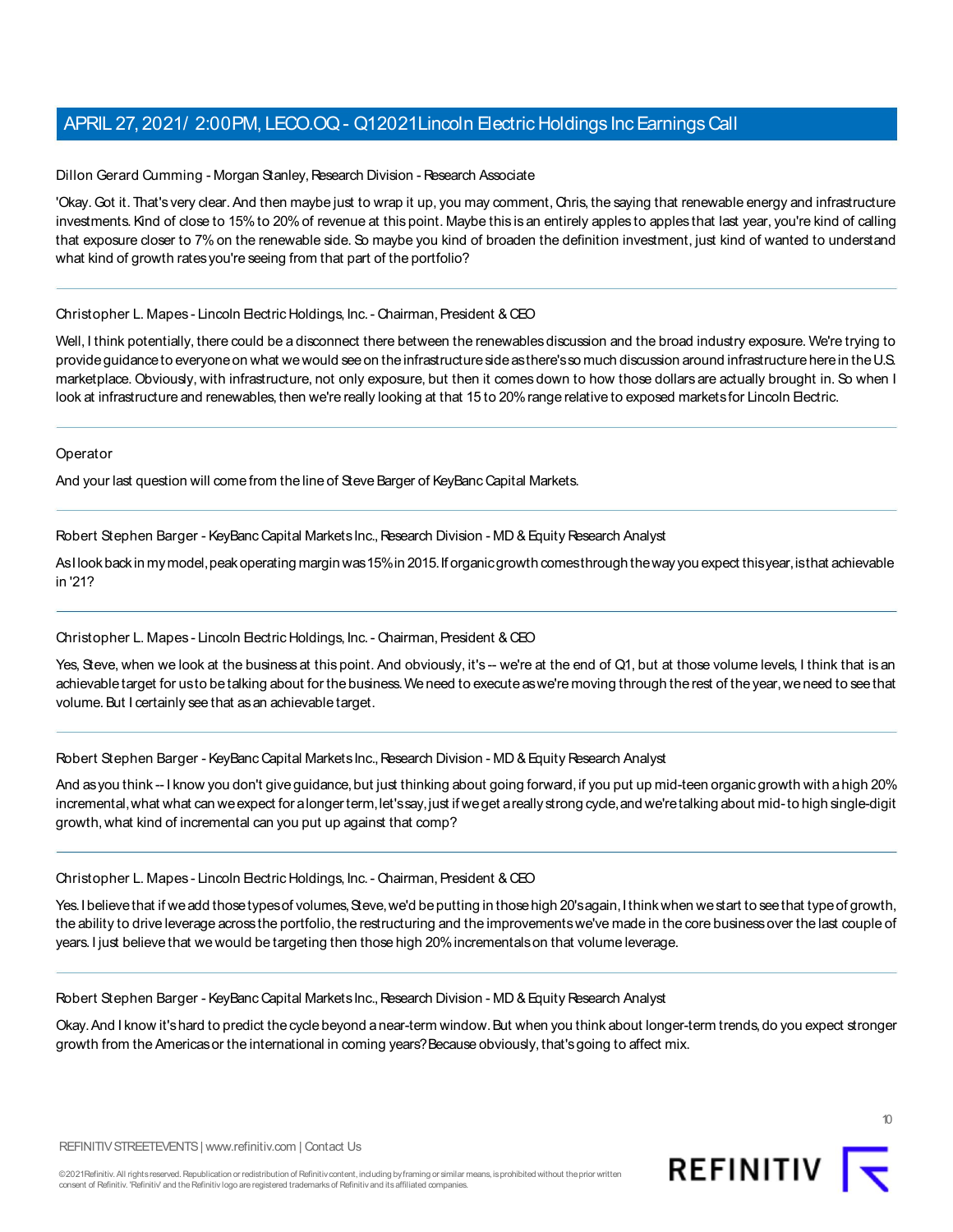Christopher L. Mapes - Lincoln Electric Holdings, Inc. - Chairman, President & CEO

Yes. I'm not sure that I'm confident in saying at this point, Steve. I mean, there's things about our Americas business from a growth perspective. I really like.We'vegot someof our SBUsthat areoperating very effectively.We'remaking improvementsin accessories.We'vegot someareasof the business that are showing some nice growth catalysts, but it's obviously a much larger business. So we've got to be able to find real growth to be able to drive that. And yes, I will also tell you that, especially in our international business. And when I look at some growth markets like India and the improvementswe've made in Europe, I believe that we can grow outside the markets in those areas very confidently. I'm seeing those businesses start to make real improvement. So I really see both of them as growth opportunities. I'm not sure that I've targeted one or the other for a higher ratio of growth.

#### Robert Stephen Barger - KeyBanc Capital Markets Inc., Research Division - MD & Equity Research Analyst

Understood. And since I'm last, I'll squeeze one more in. Part of the higher standard 25 strategy is to enhance software solutions for IoTand AI. Can you just talk about where you are in those initiatives? Are the commercial efforts fully formed? And how are they being accepted by the market?

#### Christopher L. Mapes - Lincoln Electric Holdings, Inc. - Chairman, President & CEO

Absolutely.I'm glad you asked thequestion becauseit'soneof thosethingsthat we'vebeen investing in for along period of time.And quitefrankly, we'vegot aplatform that'salready designed.We'vegot solutionsthat we'rebuilding off of that platform.And asyou would expect.Wehavesome users who, quite frankly, are very adopted and already utilizing the technologies and then we have some that are looking at the technologies, but whetherit'sIoTthat we'd beproviding in technologieslikecheckpoint or other waysto assist our customersand advancing their welding solutions, whether it's machine learning that we'd be utilizing in our automation processes, whether it's even the initial work that we're doing on the additive side, which utilizes a lot of technologies to drive innovation. We're continuing to invest in those and see that as a critical differentiator for Lincoln Electric over the longer term.

#### Robert Stephen Barger - KeyBanc Capital Markets Inc., Research Division - MD & Equity Research Analyst

And I know every company has their own version of this kind of strategy, but you pointed out in your comment there that it's a differentiator. Are you -- can you provide any detail on how this is truly differentiated versus other competitors in the marketplace?

#### Christopher L. Mapes - Lincoln Electric Holdings, Inc. - Chairman, President & CEO

Well, I'll tell you, Steve, I think one easy way for you to get your arms around it as you're thinking about Lincoln Electric, is that many of those technologies are centric to the equipment portfolio. What have you seen in the Lincoln Electric equipment portfolio over the last several quarters? And what would we talk about today as it relates to momentum around equipment. For those technologies are embedded in many cases. And quite frankly, that's where we're winning in the marketplace. So there are certainly are host of innovations with our consumable products, that would be the hyperfill technology and the software that's required to drive that. I could go on and on about also other areas of innovation, but specifically, when you're talking about those IoT innovative areas, those are really a catalyst of our equipment portfolio, and that is growing exceptionally well.

#### Operator

And we do have one additional question in queue, the line of the Saree Boroditsky with Jefferies.